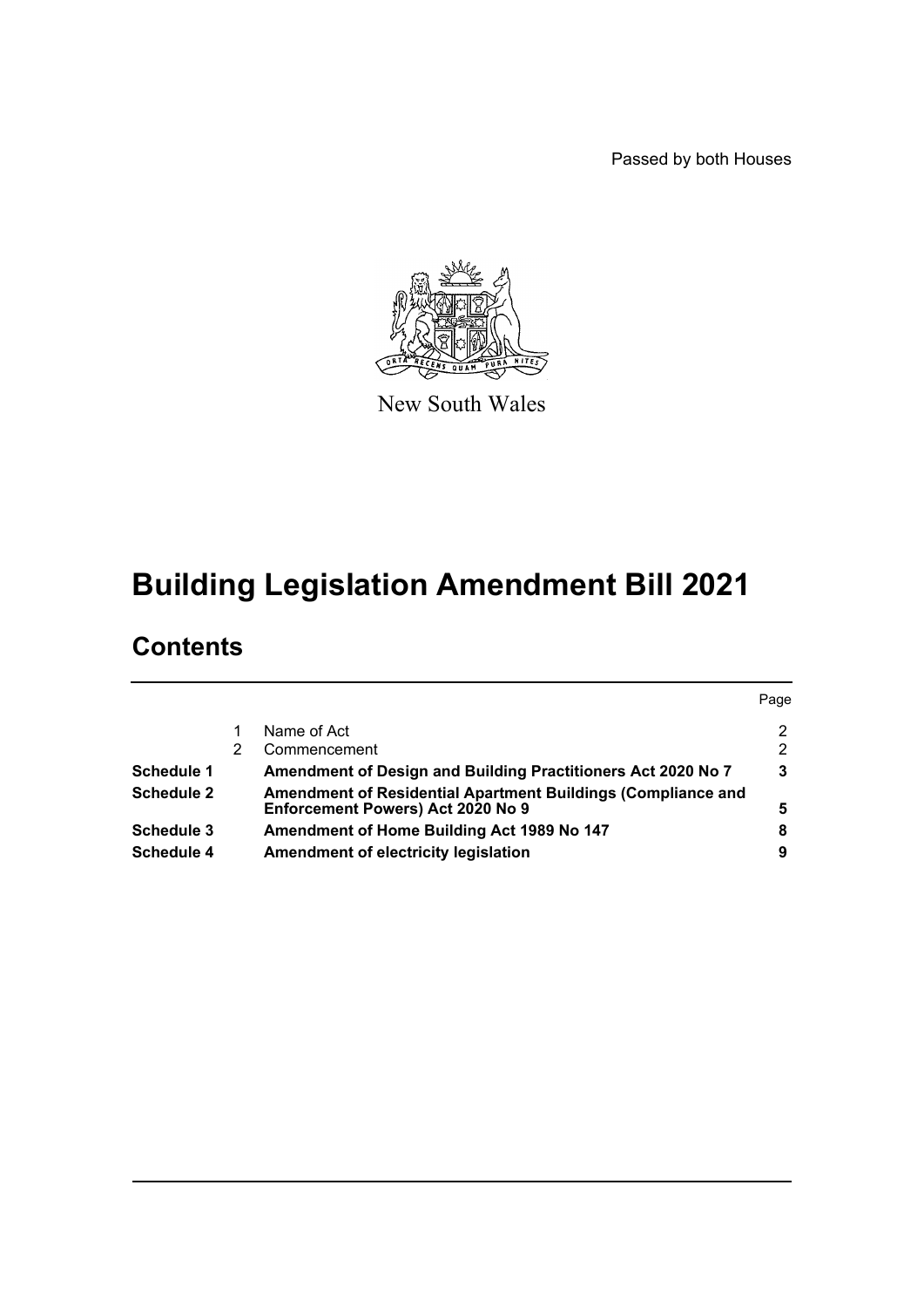*I certify that this public bill, which originated in the Legislative Assembly, has finally passed the Legislative Council and the Legislative Assembly of New South Wales.*

> *Clerk of the Legislative Assembly. Legislative Assembly, Sydney, , 2021*



New South Wales

# **Building Legislation Amendment Bill 2021**

Act No , 2021

An Act to make miscellaneous amendments to certain building and design legislation; to amend electricity legislation to transfer provisions relating to electricity metering; and for other purposes.

*I have examined this bill and find it to correspond in all respects with the bill as finally passed by both Houses.*

*Assistant Speaker of the Legislative Assembly.*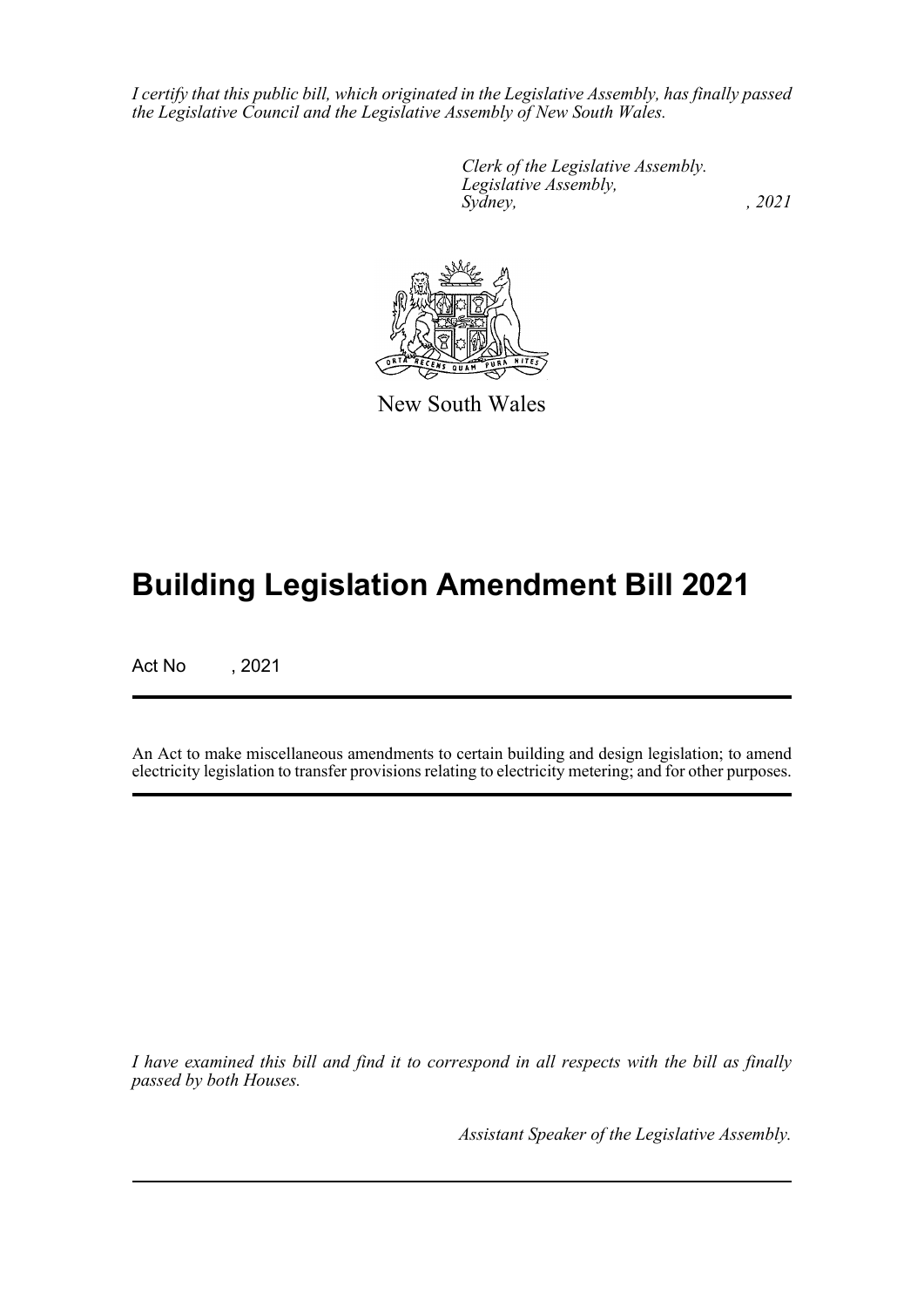# <span id="page-2-0"></span>**The Legislature of New South Wales enacts—**

# **1 Name of Act**

This Act is the *Building Legislation Amendment Act 2021*.

# <span id="page-2-1"></span>**2 Commencement**

- (1) This Act commences on the date of assent to this Act, except as provided by this section.
- (2) Schedule 1[3]–[5] commence on a day or days to be appointed by proclamation.
- (3) Schedule 1[1], [2], [6] and [7] commence on 1 July 2021.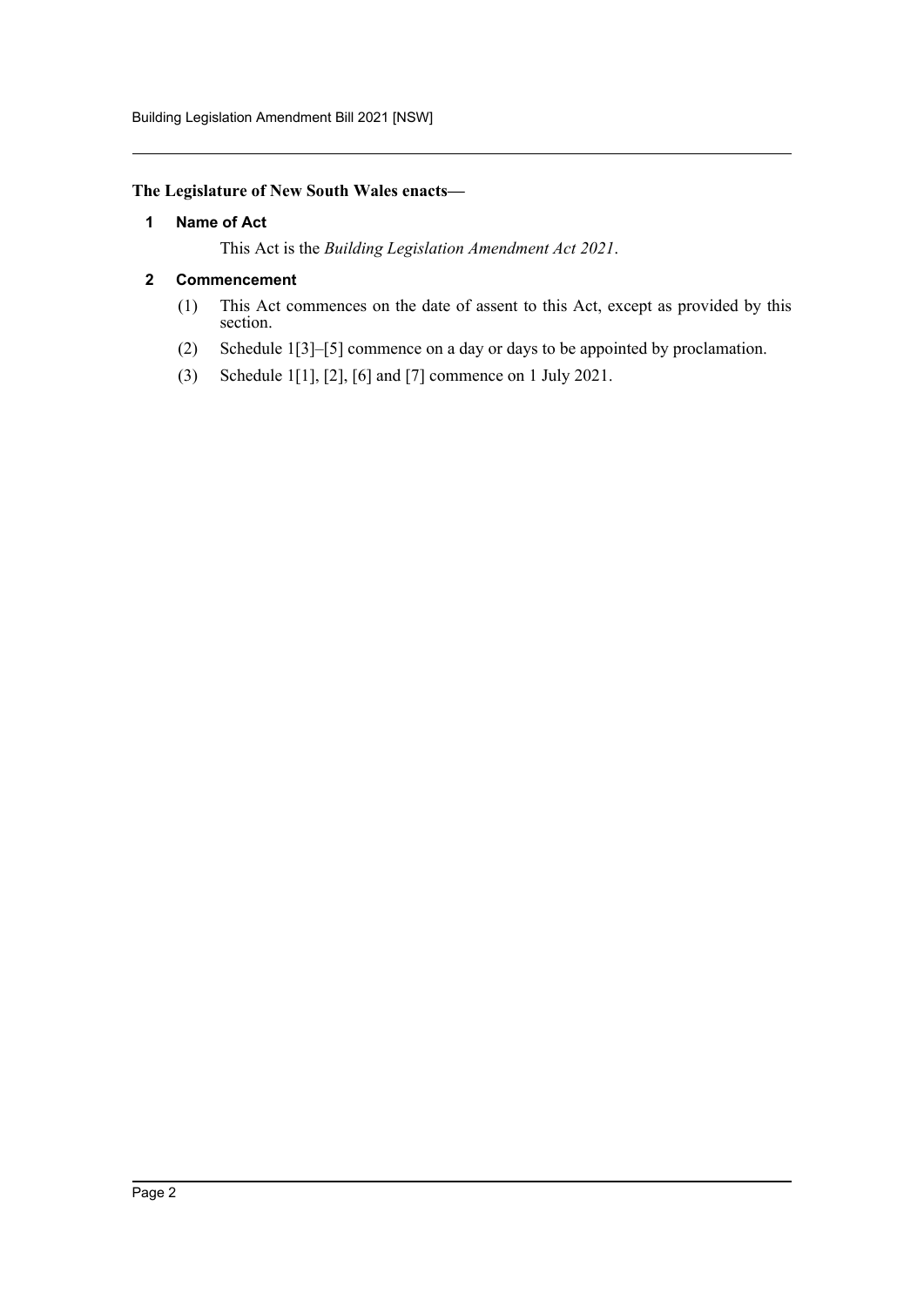# <span id="page-3-0"></span>**Schedule 1 Amendment of Design and Building Practitioners Act 2020 No 7**

#### **[1] Section 20 Variations after building work commences**

Omit "is varied after commencement of the work from a regulated design for the building element or performance solution" from section 20(2).

Insert instead "is to be varied from a regulated design for the building element or performance solution, before the varied building work commences".

#### **[2] Section 20(3)**

Omit "if after commencement of the work the work is varied so as to require a new building element or performance solution for which a regulated design is required".

Insert instead "if the work is to be varied so as to require a new building element or performance solution for which a regulated design is required, before the varied building work commences".

#### **[3] Section 55 Recognition of professional bodies for engineers**

Insert after section  $55(2)(a)(v)$ —

(vi) complies with guidelines, if any, adopted and published by the Secretary, and

#### **[4] Section 55(3)**

Insert after section 55(2)—

- (3) Subject to subsection (2), the regulations may make further provision for or with respect to the recognition by the Secretary of a professional body of engineers for the purposes of this Act, including—
	- (a) applications for, or for renewal of, recognition, including recognition by the Secretary for reasons the Secretary considers relevant,
	- (b) refusal of recognition, including refusal of recognition by the Secretary for reasons the Secretary considers relevant,
	- (c) conditions of recognition, including conditions relating to the keeping of records, disclosure of information, the investigation or auditing of professional bodies of engineers or other conditions imposed by the Secretary, including conditions the Secretary considers relevant,
	- (d) variation of conditions of recognition,
	- (e) fees for applications for, renewal of or variation of conditions of recognition,
	- (f) the duration of recognition, including a duration set by the Secretary,
	- (g) the suspension or cancellation of recognition, including suspension or cancellation by the Secretary for reasons the Secretary considers relevant,
	- (h) the functions of recognised professional bodies of engineers relating to registering or recognising practitioners.

#### **[5] Section 55A**

Insert after section 55—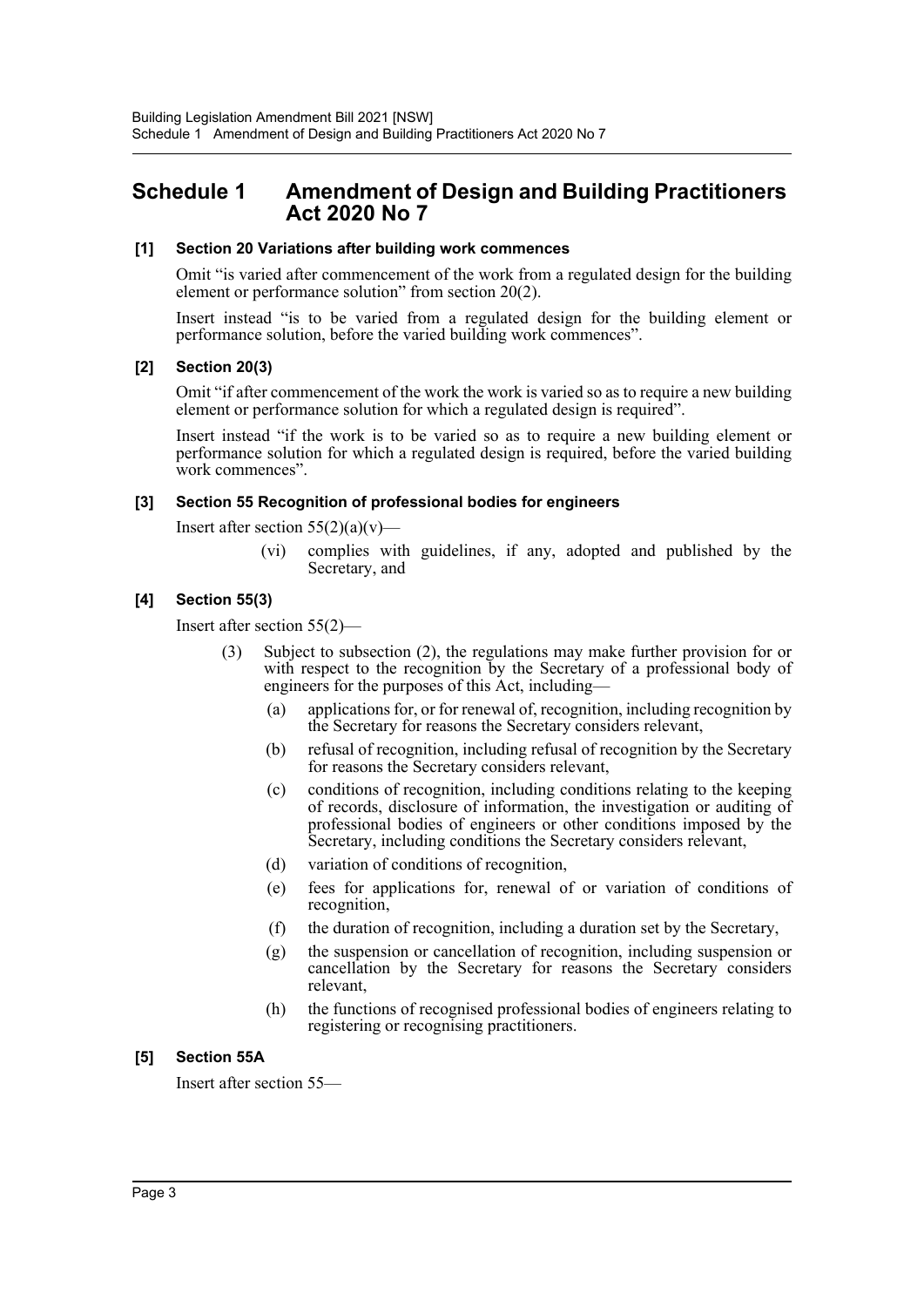## **55A Review by Civil and Administrative Tribunal**

A person aggrieved by any of the following decisions may apply to the Tribunal for an administrative review under the *Administrative Decisions Review Act 1997* of—

- (a) a decision of the Secretary to refuse to recognise a professional body of engineers,
- (b) a decision of the Secretary to suspend or cancel recognition of a professional body of engineers,
- (c) a decision of the Secretary to impose or vary a condition on a recognition of a professional body of engineers, or on the suspension or cancellation of a recognition,
- (d) a decision prescribed by the regulations for the purposes of this section.

## **[6] Section 107 Regulations**

Insert after section  $107(2)(g)$ —

- (h) the waiver, reduction, postponement or refund by the Secretary of fees payable or paid under this Act or the regulations,
- (i) fees for the lodgment of documents on the NSW planning portal.

## **[7] Section 107(5)**

Omit section 107(5). Insert instead—

(5) The regulations may exempt all persons or bodies, specified persons or bodies or classes of persons or bodies, or all work, specified work or classes of work, or all or specified registrations, from any specified provision of this Act, other than the insurance requirements under this Act.

# **[8] Section 107(5A)**

Insert after section 107(5)—

- (5A) The regulations may exempt all persons or bodies, specified persons or bodies or classes of persons or bodies, or all work, specified work or classes of work, or all or specified registrations—
	- (a) from the insurance requirements under this Act, and
	- (b) for a maximum period of 12 months.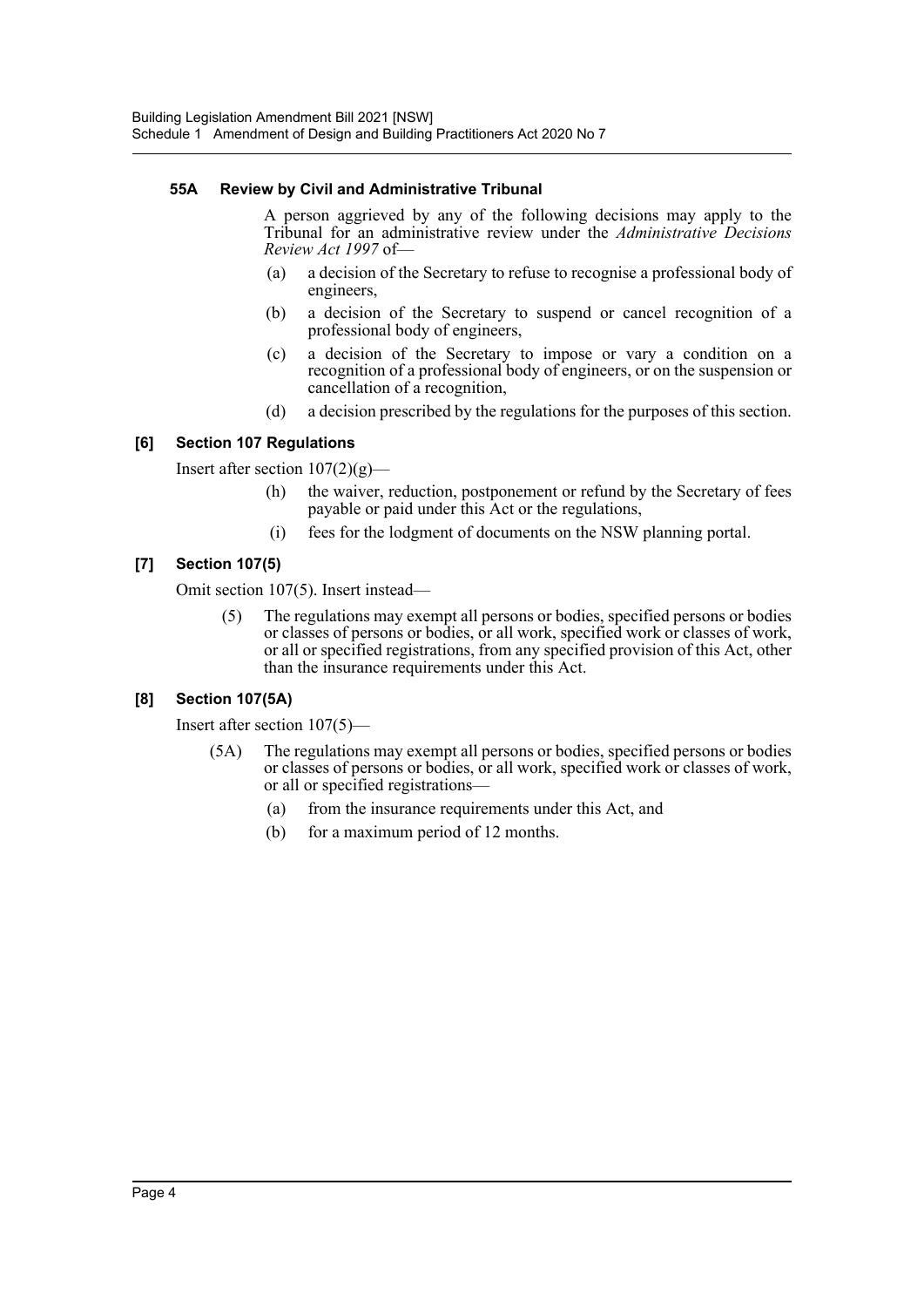# <span id="page-5-0"></span>**Schedule 2 Amendment of Residential Apartment Buildings (Compliance and Enforcement Powers) Act 2020 No 9**

## **[1] Section 6 Act applies only to residential apartment building work**

Insert ", or is required to be authorised by a construction certificate or complying development certificate" after "*1979*" in section 6(1)(a).

## **[2] Section 6A**

Insert after section 6—

## **6A Levy may be imposed by Secretary**

- (1) The Secretary may, in accordance with the regulations, impose a levy on a developer in relation to building work.
- (2) The levy is to be paid into the Fund.
- (3) The regulations may deal with the imposition of levies, including in relation to the following—
	- (a) the determination of rate of levies, including the charging of interest on unpaid levies,
	- (b) providing for the period within which a levy is payable,
	- (c) describing the grounds on which any particular type of levy may be imposed,
	- (d) the developers or class of developers on which a levy may be imposed,
	- (e) the recovery of levies,
	- (f) the waiver, reduction, postponement or refund of a levy by the Secretary.
- (4) A levy under this section may be recovered by the Secretary as a debt due to the Crown in a court of competent jurisdiction and must be paid into the Fund.
- (5) In this section—

*Fund* means the Home Building Administration Fund, established under the *Home Building Act 1989*, Part 7.

#### **[3] Section 7 Notification to Secretary of intended completion of building work**

Omit the penalty. Insert instead—

Maximum penalty—

- (a) for a body corporate—1,000 penalty units and in addition, in the case of a continuing offence, 100 penalty units for each day the offence continues, or
- (b) otherwise—200 penalty units and in addition, in the case of a continuing offence, 20 penalty units for each day the offence continues.

# **[4] Section 8 Notification of change to expected date**

Omit the penalty. Insert instead—

Maximum penalty—

(a) for a body corporate—500 penalty units and in addition, in the case of a continuing offence, 50 penalty units for each day the offence continues, or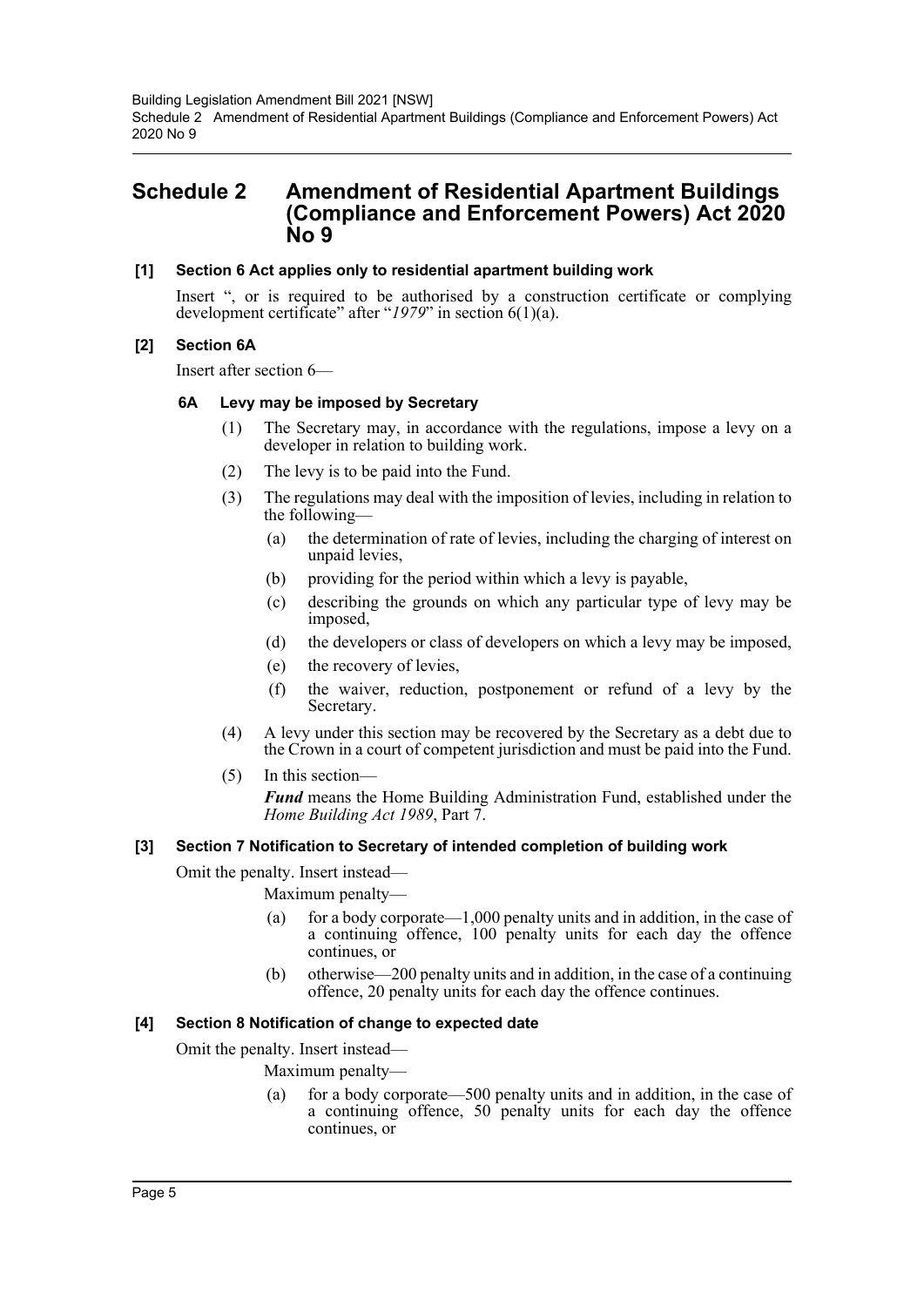(b) otherwise—100 penalty units and in addition, in the case of a continuing offence, 10 penalty units for each day the offence continues.

#### **[5] Section 9 Occupation certificates and strata plan registrations not to occur in certain circumstances**

Insert after section  $9(1)(d)$ —

- (e) a developer, in relation to building work of the residential apartment building, fails to comply with a direction of an authorised officer under section 17 or 18.
- (f) other circumstances prescribed by the regulations for the purposes of this section exist.

#### **[6] Section 27 Failure to comply with direction**

Omit the penalty. Insert instead—

Maximum penalty—

- (a) for a body corporate— $10,000$  penalty units and in addition, in the case of a continuing offence, 1,000 penalty units for each day the offence continues, or
- (b) otherwise—2,000 penalty units and in addition, in the case of a continuing offence, 200 penalty units for each day the offence continues.

#### **[7] Section 56B**

Insert before section 57—

#### **56B Additional orders**

- (1) If a person is convicted by a court of failing to comply with an order or direction under this Act or the regulations, the court may order the person to comply with the order or direction.
- (2) The court may, in the order, fix a period for compliance and impose other requirements the court considers necessary or expedient for enforcement of the order.
- (3) A person who fails to comply with an order under this section is guilty of an offence.

Maximum penalty—

- (a) for a body corporate—3,000 penalty units and in addition, in the case of a continuing offence, 300 penalty units for each day the offence continues, or
- (b) otherwise—1,000 penalty units and in addition, in the case of a continuing offence, 100 penalty units for each day the offence continues.
- (4) If an order is made under this section, conduct to which the order relates is only to be prosecuted under this section and not by way of a continuing offence under another section of this Act.

#### **[8] Section 63 Delegation**

Insert at the end of the section—

(2) Without limiting subsection (1), the Secretary must delegate the functions of the Secretary under section 9 to the Building Commissioner.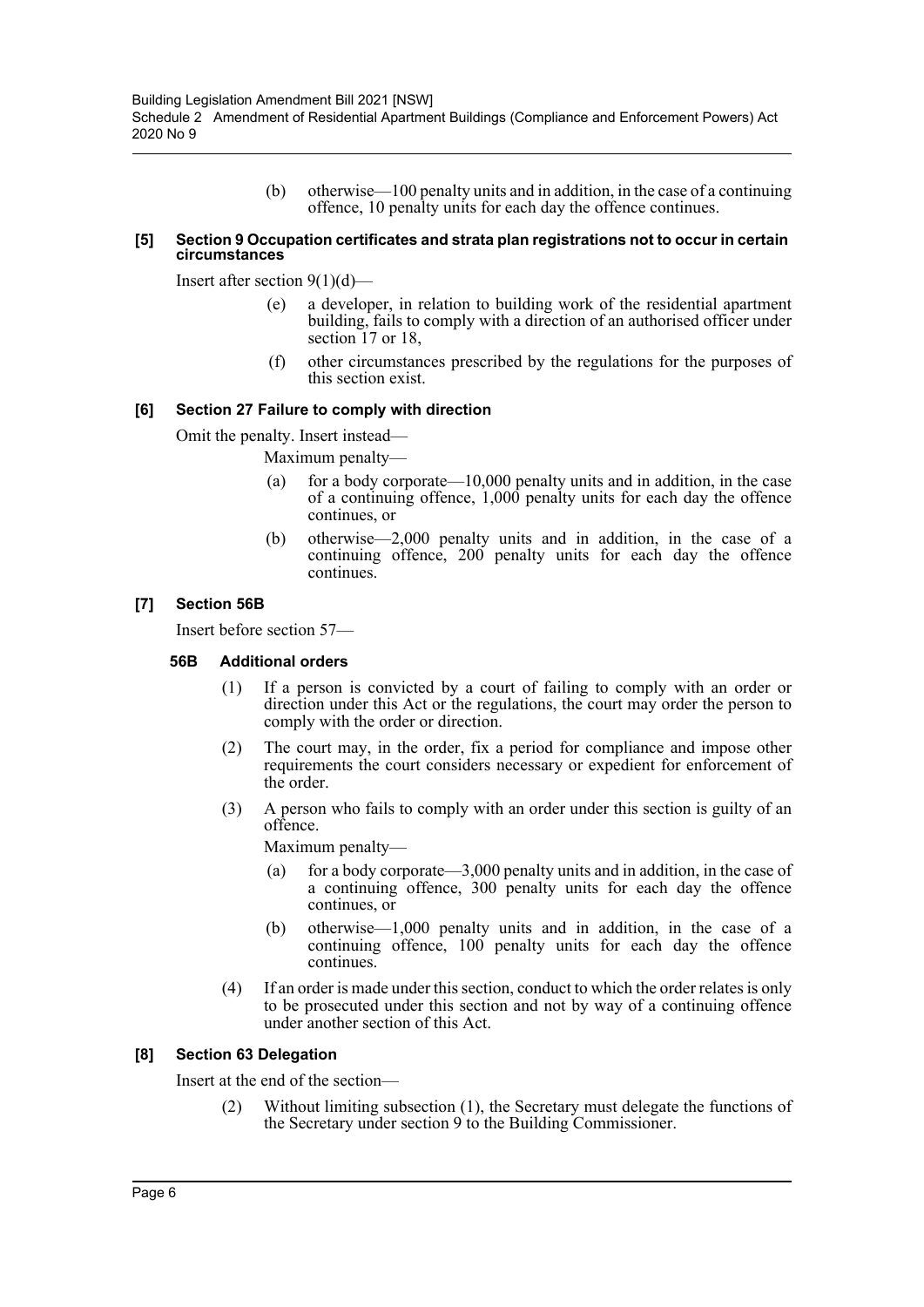# **[9] Schedule 1 Savings, transitional and other provisions**

Insert at the end of the Schedule with appropriate Part and clause numbering—

# **Part Provision consequent on enactment of the Building Legislation Amendment Act 2021**

## **Application of Act to building work**

Section 6, as amended by the *Building Legislation Amendment Act 2021*, extends to a function exercised under the Act before the commencement of the amendment.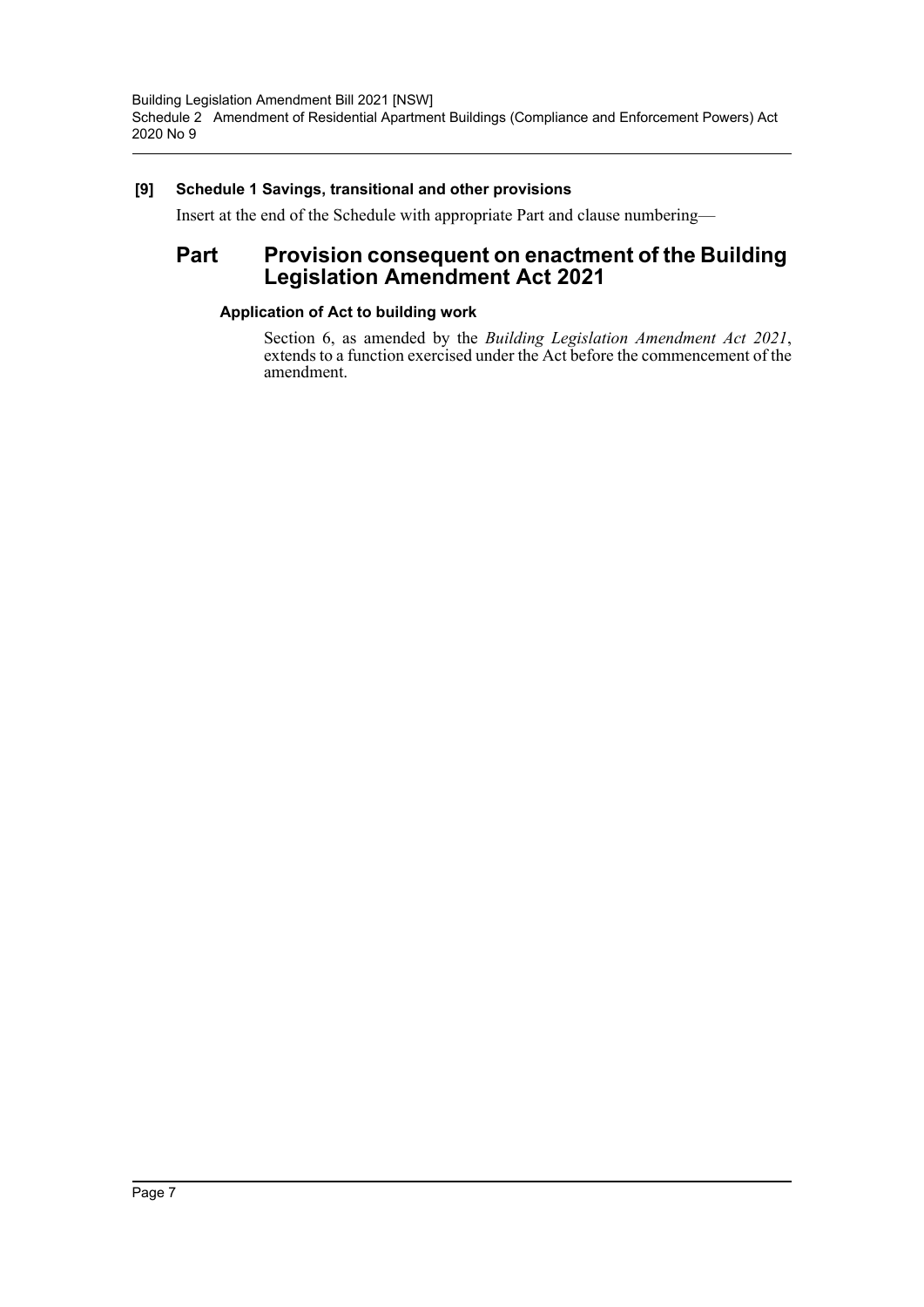# <span id="page-8-0"></span>**Schedule 3 Amendment of Home Building Act 1989 No 147**

## **[1] Section 20 Issue of contractor licences**

Omit section 20(2). Insert instead—

(2) The Secretary may, by notice published in the Gazette, specify qualifications and experience, or additional standards or other requirements, required to be held or met by an applicant for a contractor licence.

## **[2] Section 20(5)**

Omit "determining".

Insert instead "the specification of qualifications and experience, or additional".

## **[3] Section 25 Issue of certificates**

Omit section 25(2). Insert instead—

(2) The Secretary may, by notice published in the Gazette, specify qualifications and experience, or additional standards or other requirements, required to be held or met by an applicant for a supervisor or tradesperson certificate.

# **[4] Section 25(4)(a)**

Omit "determining of qualifications".

Insert instead "specification of qualifications and experience, or additional standards".

## **[5] Schedule 4 Savings and transitional provisions**

Insert at the end of the Schedule, with appropriate Part and clause numbering—

# **Part Provisions consequent on enactment of Building Legislation Amendment Act 2021**

#### **Qualifications and experience required by licence and certificate applicants**

- (1) For the purposes of section 20(2), a notice published in the Gazette before the commencement of the amending Act, specifying the qualifications and experience required to be held by an applicant for a contractor licence, is taken to have been validly made and to be valid on and from the date the notice was published.
- (2) For the purposes of section 25(2), a notice published in the Gazette before the commencement of the amending Act, specifying the qualifications and experience required to be held by an applicant for a supervisor or tradesperson certificate, is taken to have been validly made and to be valid on and from the date the notice was published.
- (3) In this clause *amending Act* means the *Building Legislation Amendment Act 2021*.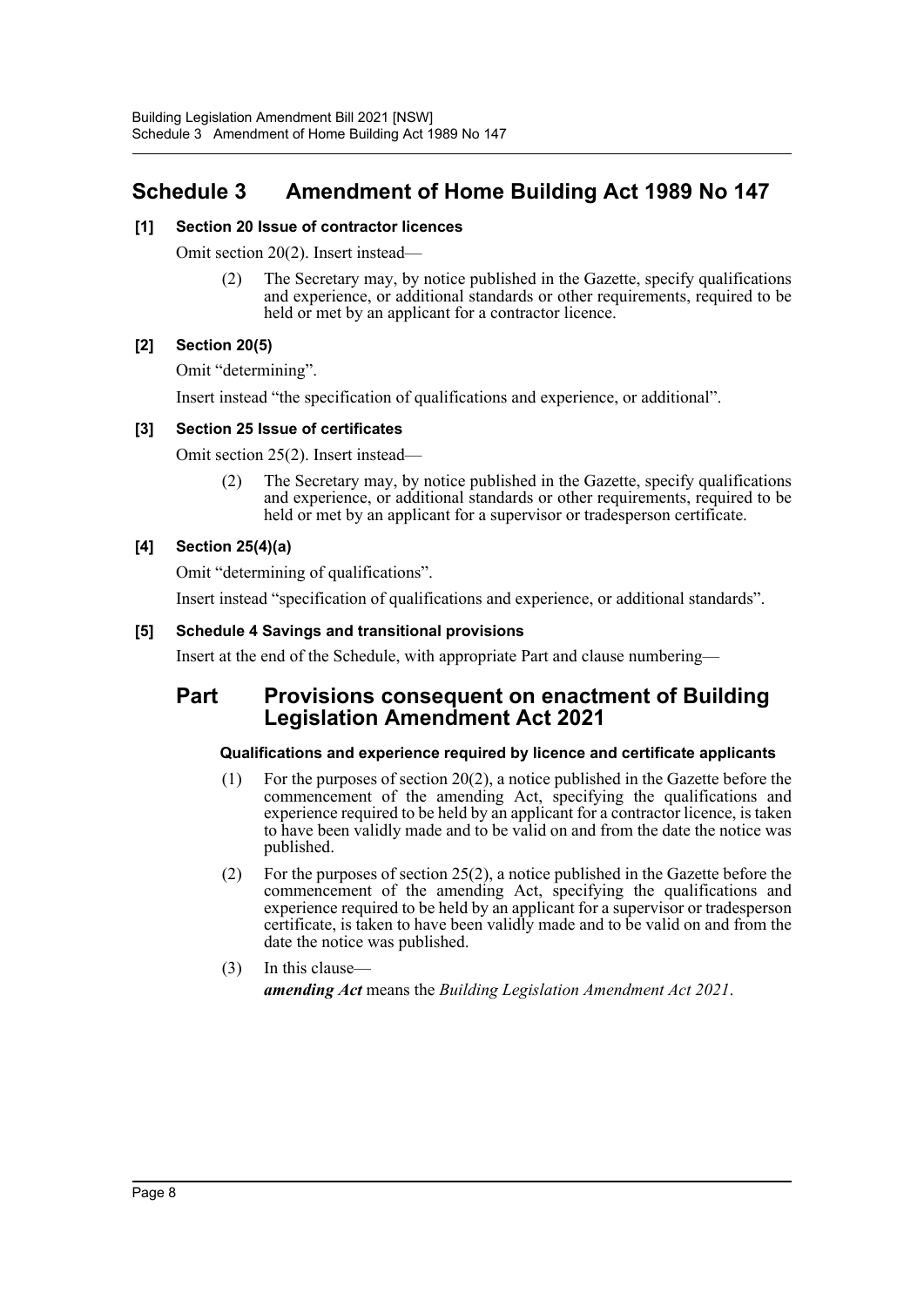# <span id="page-9-0"></span>**Schedule 4 Amendment of electricity legislation**

# **4.1 Electricity Supply Act 1995 No 94**

# **Schedule 6 Savings, transitional and other provisions**

Omit "at the beginning of 1 June 2021" wherever occurring in clauses 71(5) and 71 $A(7)$ . Insert instead "on the commencement of the *Building Legislation Amendment Act 2021*".

# **4.2 Gas and Electricity (Consumer Safety) Act 2017 No 15**

# **[1] Part 5, Division 3**

Insert after Part 5, Division 2—

# **Division 3 Electrical meter installations**

# **38AA Definitions**

In this Division—

*advanced meter* means a meter that is a type 4 metering installation referred to in the *National Electricity Rules*, Chapter 7.

*Australian/New Zealand Wiring Rules* means the Australian and New Zealand Standard, entitled AS/NZS 3000:2018, *Electrical installations*, (known as the Australian/New Zealand Wiring Rules), as in force from time to time, published jointly by Standards Australia and Standards New Zealand.

*metering co-ordinator* has the same meaning as it has in the *National Electricity Rules*.

*retailer* has the same meaning as it has in the *National Energy Retail Law (NSW)*.

#### **38AB Installation of advanced meters by retailers and metering co-ordinators**

- (1) A retailer or metering co-ordinator who provides, installs, maintains or replaces an advanced meter must ensure that—
	- (a) a person engaged to install an advanced meter—
		- (i) is a qualified person, and
		- (ii) has undertaken appropriate training in the installation of advanced meters, including de-energisation and re-energisation of electrical installations, and
	- (b) safety and compliance testing is carried out in relation to each installation as required by the *Gas and Electricity (Consumer Safety) Regulation 2018*, Parts 8 and 9.
- (2) A retailer or metering co-ordinator must not install an advanced meter in relation to premises at which 1 or more persons require life support equipment unless the occupier of the premises is given—
	- (a) at least 4 business days' notice of the proposed installation, or
	- (b) a shorter period as may be agreed, in writing, between the occupier and retailer or metering co-ordinator.
- (3) The *Electricity Supply Act 1995*, Schedule 2, clauses 8—except for clause  $8(1)(d)$ —and 9 apply to a retailer or metering co-ordinator who contravenes this section or section 38AC in the same way as they apply to a licensee who contravenes a requirement of the *Electricity Supply Act 1995*.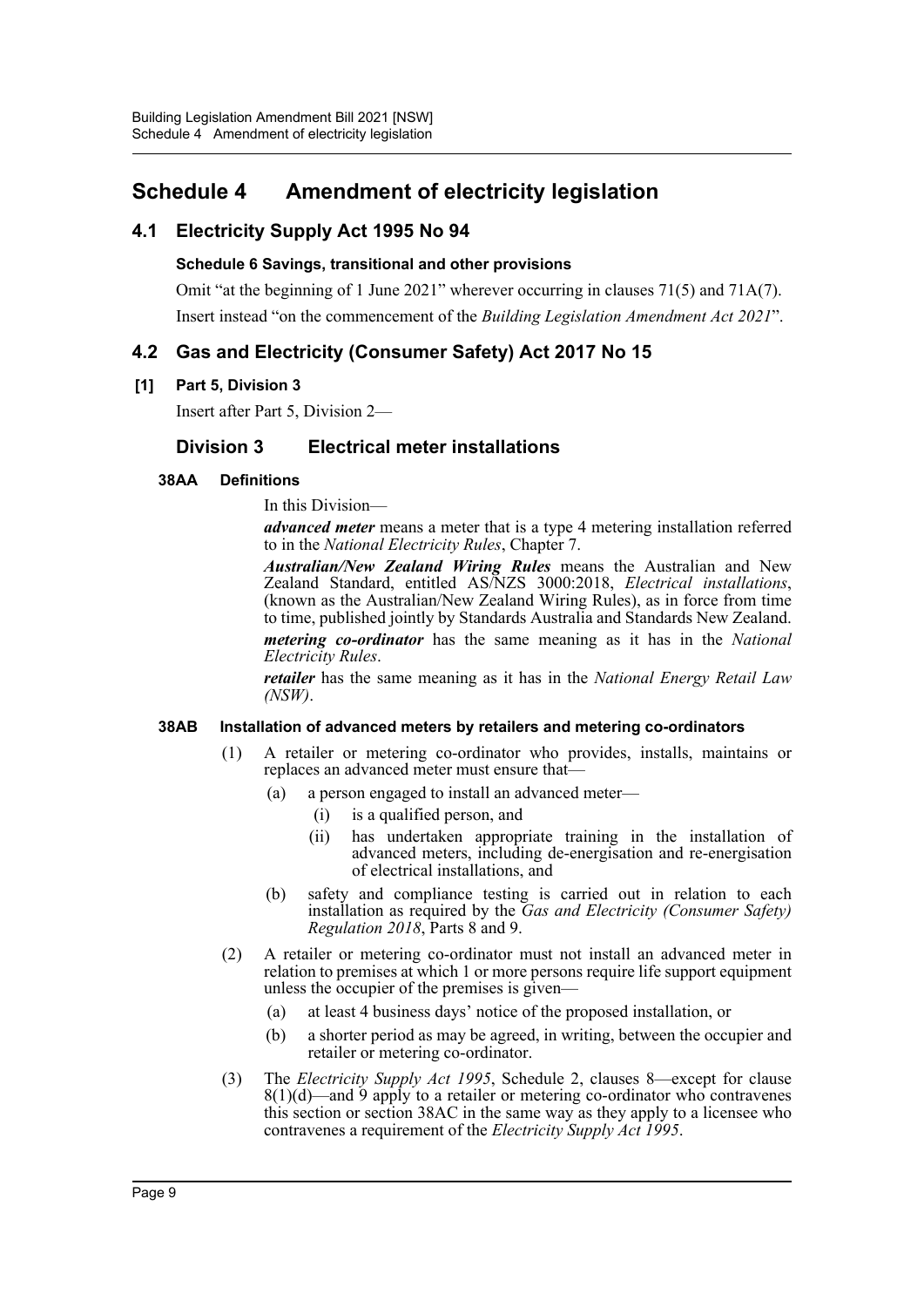- (4) A retailer or metering co-ordinator must ensure the Asbestos Management Code of Practice is complied with in the installation, maintenance and replacement of an advanced meter.
- (5) For the avoidance of doubt, a person may only enter premises under section 55A for purposes relating to advanced meters if the requirements of this section are met.
- (6) In this section—

*Asbestos Management Code of Practice* means the *Code of Practice: How to Manage and Control Asbestos in the Workplace*, published by SafeWork NSW in August 2019.

*life support equipment* has the same meaning as it has in the *National Energy Retail Rules*.

*qualified person*—

- (a) means a person authorised under the *Home Building Act 1989* to do electrical wiring work without supervision, and
- (b) in relation to the testing of a consumer's aerial wiring system, within the meaning of the Australian/New Zealand Wiring Rules—includes a person who is authorised to test a distributor's overhead lines.

#### **38AC Metering safety management system requirements**

- (1) Without limiting section 38AB, a metering co-ordinator who provides, installs, maintains or replaces an advanced meter must have a safety management system in place that—
	- (a) ensures compliance with section 38AB(1), and
	- (b) satisfies the requirements of the Code for Safe Meter Installation.

Maximum penalty—

- (a) for a corporation—500 penalty units, or
- (b) for an individual—250 penalty units.
- (2) A retailer must ensure that a metering co-ordinator engaged by the retailer to install, maintain or replace an advanced meter has a safety management system in place that complies with this section.
- (3) The Secretary may, by written notice, direct a metering co-ordinator to amend a safety management system if, in the opinion of the Secretary, the safety management system does not comply with this section.
- (4) The metering co-ordinator must comply with the direction. Maximum penalty—
	- (a) for a corporation—500 penalty units, or
	- (b) for an individual—250 penalty units.
- (5) Before providing, installing, maintaining or replacing an advanced meter, a metering co-ordinator must—
	- (a) have provided documentation relating to the co-ordinator's safety management system to the Secretary, and
	- (b) ensure—
		- (i) the safety management system is brought to the attention of the persons engaged by the metering co-ordinator to install, replace or maintain an advanced meter, and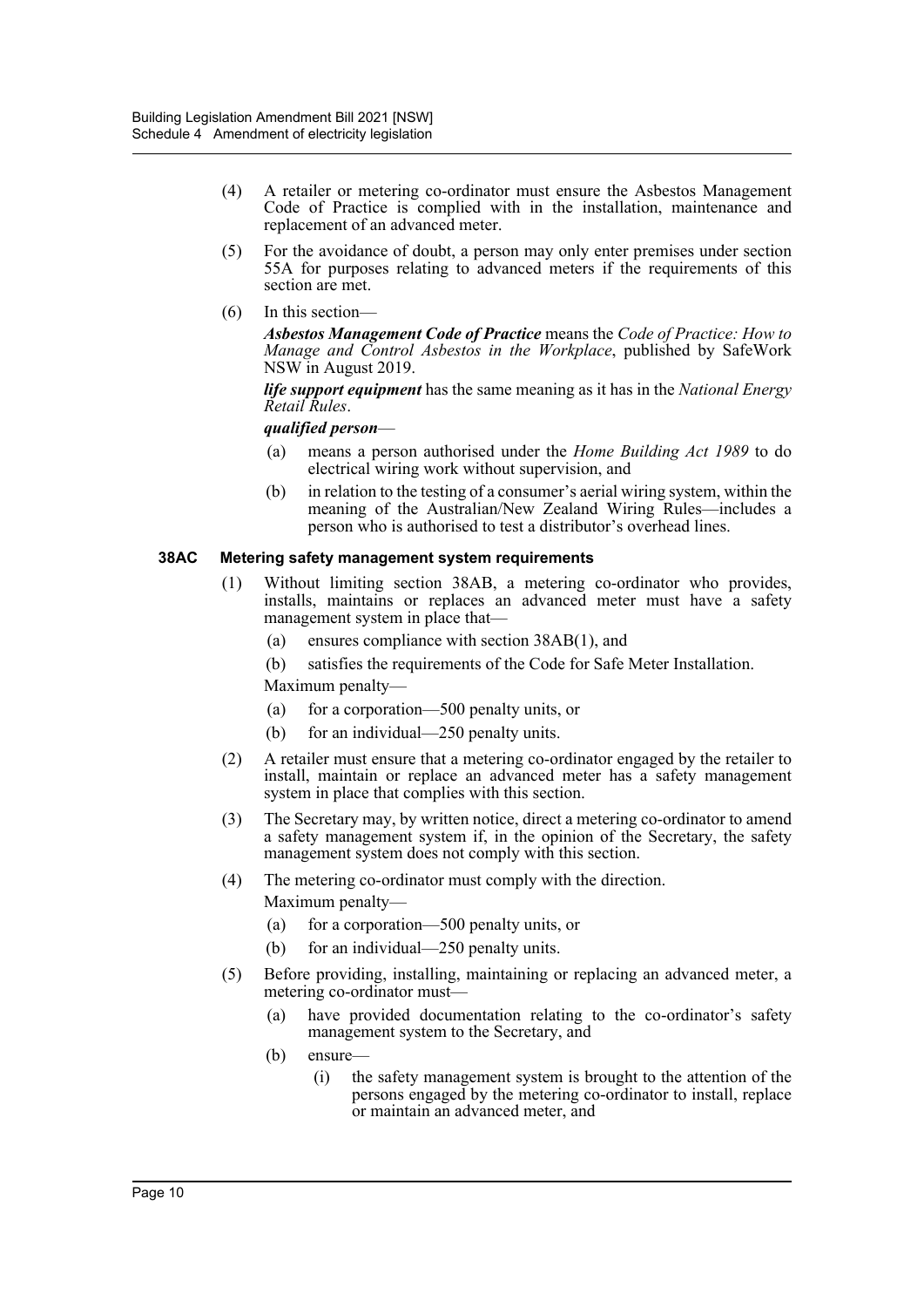(ii) a copy of the documents relating to the system are made readily available to those persons.

Maximum penalty—

- (a) for a corporation—500 penalty units, or
- (b) for an individual—250 penalty units.
- (6) In this section—

*Code for Safe Meter Installation* means the *Code for safe installation of direct-connected whole current electricity metering in NSW—Minimum requirements for safety management systems*, published in the Gazette by the Department of Planning, Industry and Environment, as in force from time to time.

#### **[2] Section 47 Restrictions on power of entry to residential premises**

Insert at the end of section 47(b)—

, or

(c) for the sole purpose of reading an electricity meter.

#### **[3] Section 55A**

Insert after section 55—

#### **55A Powers of entry—electricity works and meters**

- (1) An authorised officer of a network operator may enter premises for the purpose of exercising the following functions—
	- (a) carrying out preliminary investigations in connection with the proposed installation or extension of electricity works,
	- (b) reading electricity meters.
- (2) An authorised officer of a retailer may enter the premises of a customer for the following purposes—
	- (a) reading, testing, maintaining, inspecting or altering any meter installed at the premises,
	- (b) calculating or measuring energy supplied or taken at the premises,
	- (c) checking the accuracy of metered consumption at the premises,
	- (d) replacing meters,
	- (e) any other purpose prescribed by the regulations relating to metering.
- (3) A power of entry to premises under this section may be exercised—
	- (a) if there is a problem with a meter on the premises that poses a risk to safety, by an authorised officer of a retailer—at any time, or
	- (b) otherwise—only during daylight hours.
- (4) In exercising a power under this section, an authorised officer must do as little damage as possible.
- (5) Without limiting subsection (4) and as far as practicable, entry onto fenced land—
	- (a) is to be made through an existing opening in the fence, or
	- (b) if entry through an existing opening is not practicable—
		- (i) through a new opening, and